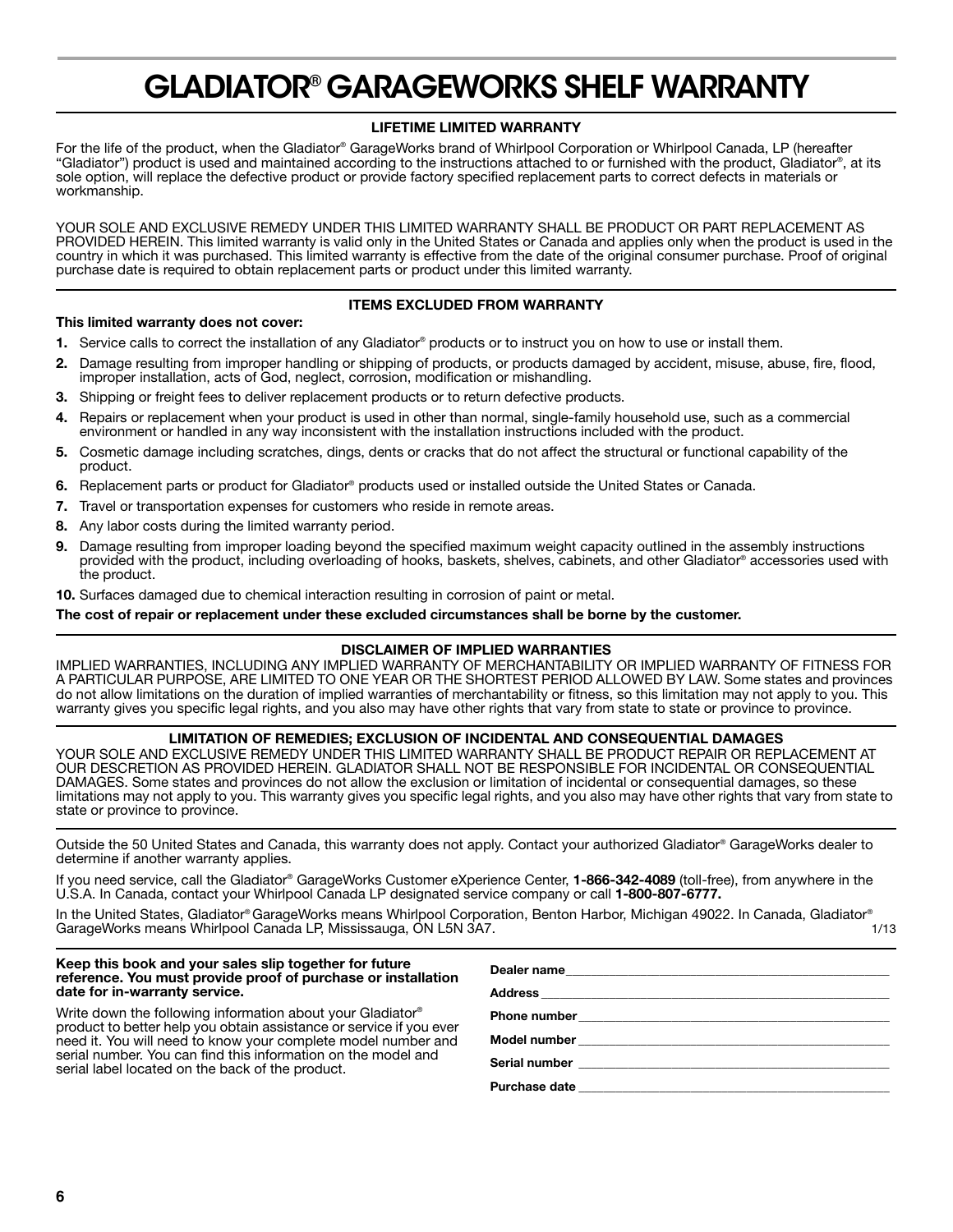# **GARANTÍA DE LA ESTANTERÍA DE GLADIATOR™ GARAGEWORKS**

# **GARANTÍA LIMITADA DE POR VIDA**

Durante la vida útil del producto, siempre y cuando se dé a la estantería un uso y mantenimiento de conformidad con las instrucciones adjuntas o provistas con el producto, Gladiator™ GarageWorks pagará por la reparación o reemplazo del producto o las piezas defectuosos (con excepción de la estantería de madera) para corregir defectos en los materiales o en la mano de obra.

### **Gladiator™ GarageWorks no pagará por:**

- **1.** Visitas de servicio técnico para corregir la instalación de cualquier producto de Gladiator™ GarageWorks o para enseñarle a usarlo o instalarlo.
- **2.** Daños causados por mal manejo o envío de productos, o productos dañados por accidente, uso indebido, abuso, incendio, inundación, instalación incorrecta, actos fortuitos, negligencia, corrosión, modificación o maltrato.
- **3.** Costo de envío o flete para entregar productos de repuesto o para devolver productos defectuosos.
- **4.** Reparaciones o reemplazo cuando su producto ha sido empleado para fines ajenos al uso doméstico normal en la casa de una familia, tal como uso en un lugar comercial o se haya tratado de alguna manera en contra de las instrucciones de instalación incluidas con el producto.
- **5.** Daños cosméticos incluyendo rayaduras, golpes, abolladuras o rajaduras que no afecten la capacidad estructural o de funcionamiento del producto.
- **6.** Piezas o productos de repuesto de productos Gladiator™ GarageWorks que se empleen fuera de los Estados Unidos o Canadá.
- **7.** En Canadá, gastos de viaje o de transporte para clientes que residen en zonas distantes.
- **8.** Cualquier gasto de mano de obra durante el período de la garantía limitada.
- **9.** Daños causados por la carga indebida que exceda del peso máximo especificado que se detalla en las instrucciones de ensamblaje provistas con el producto.
- **10.** Superficies dañadas debido a la interacción química que dé como resultado la corrosión de pintura o de metal.

# **EXCLUSIÓN DE GARANTÍAS IMPLÍCITAS; LIMITACIÓN DE RECURSOS**

LAS GARANTÍAS IMPLÍCITAS, INCLUYENDO EN LA MEDIDA QUE CORRESPONDA LAS GARANTÍAS DE COMERCIABILIDAD O DE CAPACIDAD PARA UN PROPÓSITO PARTICULAR, SON EXCLUIDAS EN LA MEDIDA EN QUE SEA LEGALMENTE PERMISIBLE. TODA GARANTÍA QUE SEA IMPUESTA POR LEY SERÁ LIMITADA A UN AÑO O AL PERÍODO MÁS CORTO PERMITIDO POR LEY. ALGUNOS ESTADOS NO PERMITEN LAS LIMITACIONES O EXCLUSIONES ACERCA DE CUÁNTO DEBE DURAR UNA GARANTÍA IMPLÍCITA DE COMERCIABILIDAD O CAPACIDAD, DE MODO QUE LAS LIMITACIONES O EXCLUSIONES ARRIBA MENCIONADAS PUEDEN NO APLICARSE EN SU CASO. ESTA GARANTÍA LE OTORGA DERECHOS LEGALES ESPECÍFICOS, Y ES POSIBLE QUE USTED TENGA TAMBIÉN OTROS DERECHOS, LOS CUALES VARÍAN DE UN ESTADO A OTRO O DE UNA PROVINCIA A OTRA.

Esta garantía no tiene vigor fuera de los cincuenta Estados Unidos y Canadá. Póngase en contacto con el distribuidor autorizado de Gladiator™ GarageWorks para determinar si corresponde otra garantía.

Si necesita servicio llame al Centro para la eXperiencia del cliente de Gladiator™ GarageWorks al **1-866-342-4089** (gratuito) desde cualquier lugar de los EE.UU. En Canadá, póngase en contacto con su compañía de servicio designada por Whirlpool Canada LP o llame al **1-800-807-6777**.

En los EE.UU., Gladiator™ GarageWorks significa Whirlpool Corporation, Benton Harbor, Michigan 49022. En Canadá, Gladiator™<br>GarageWorks significa Whirlpool Canada LP. Mississauga. ON L5N 3A7. GarageWorks significa Whirlpool Canada LP, Mississauga, ON L5N 3A7.

#### **Guarde este libro y su comprobante de venta juntos para referencia futura. Usted deberá proporcionar evidencia de la compra o una fecha de instalación para obtener servicio bajo la garantía.**

Escriba la siguiente información acerca de su estantería para ayudarle mejor a obtener asistencia o servicio técnico si alguna vez llegara a necesitarlo. Deberá tener a mano el número completo del modelo y de la serie. Usted puede encontrar esta información en la etiqueta con el número de modelo y de serie ubicada en el producto.